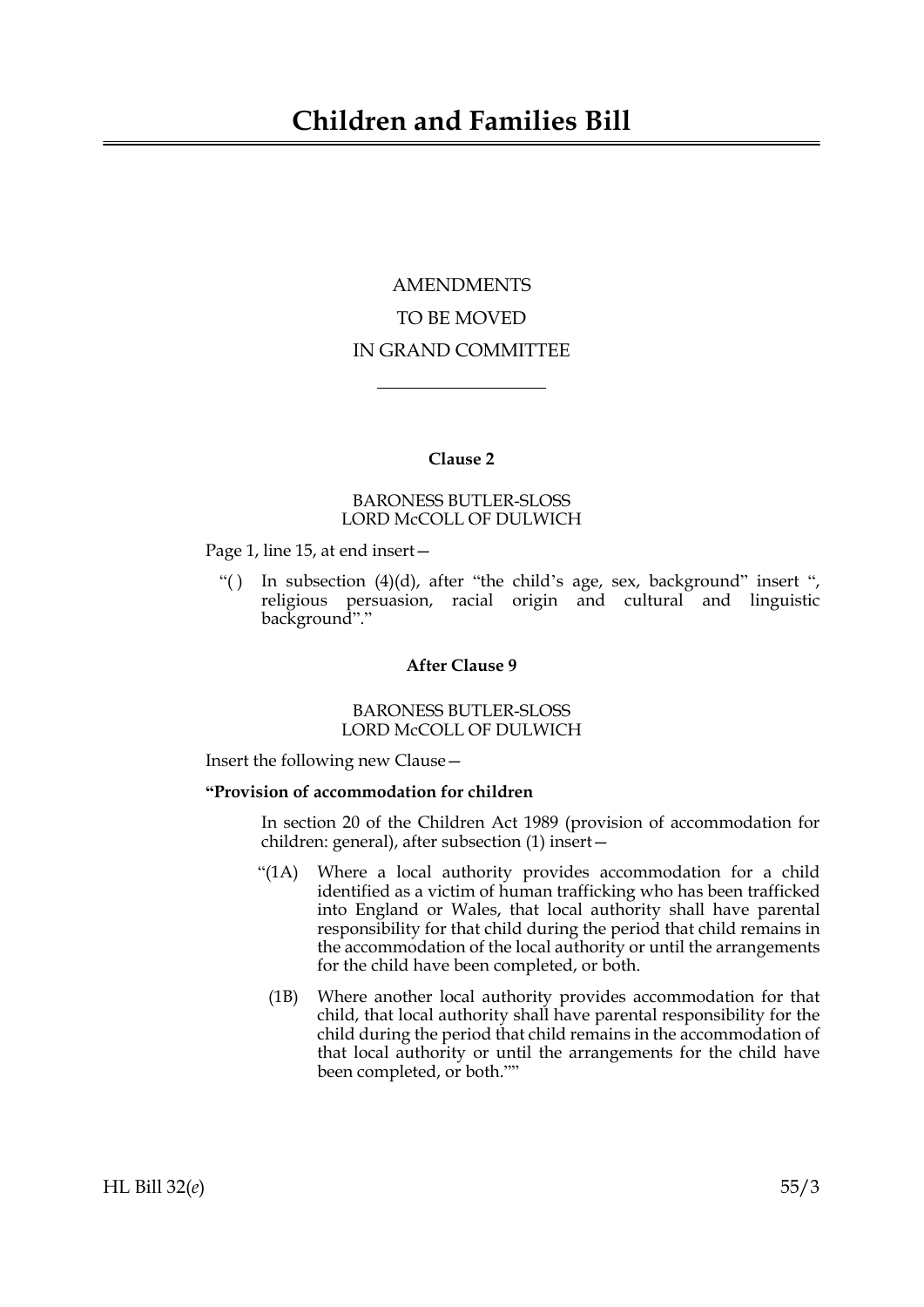#### **Clause 10**

# **Clause 10** BARONESS BUTLER-SLOSS LORD McCOLL OF DULWICH

Page 9, line 23, leave out "mediation"

Page 9, line 27, leave out "mediation"

Page 9, line 31, leave out "mediation"

Page 9, line 38, leave out "mediation"

#### **Clause 11**

#### BARONESS BUTLER-SLOSS LORD McCOLL OF DULWICH

Page 10, line 17, leave out "presume, unless the contrary is shown, that" and insert "pay particular regard, unless the contrary is shown, to the importance of the"

#### **Schedule 2**

#### BARONESS BUTLER-SLOSS LORD McCOLL OF DULWICH

Page 136, line 8, leave out paragraph 48 and insert—

- "48 In section 27 of the Child Abduction and Custody Act 1985 (interpretation) insert—
	- "(6) For the purposes of the 1980 Hague Convention on the Civil Aspects of International Child Abduction—
		- (a) subject to any order of a court for the time being in force, a person with whom a child is to live under a child arrangements order made by a court in England and Wales (as defined by section 8 of the Children Act 1989) should be regarded as having rights of custody in respect of the child;
		- (b) subject to any order of a court for the time being in force, a person—
			- (i) with whom a child is to spend time under a child arrangements order, or
			- (ii) with whom a child is to otherwise have contact under a child arrangements order

should be regarded as having a right of access to the child.

(7) This section is not intended to be a complete statement of the circumstances in which, under the law of England and Wales, a person has for the purposes of the Convention, custody of, or access to, a child, or a right or rights of custody or access in relation to a child.""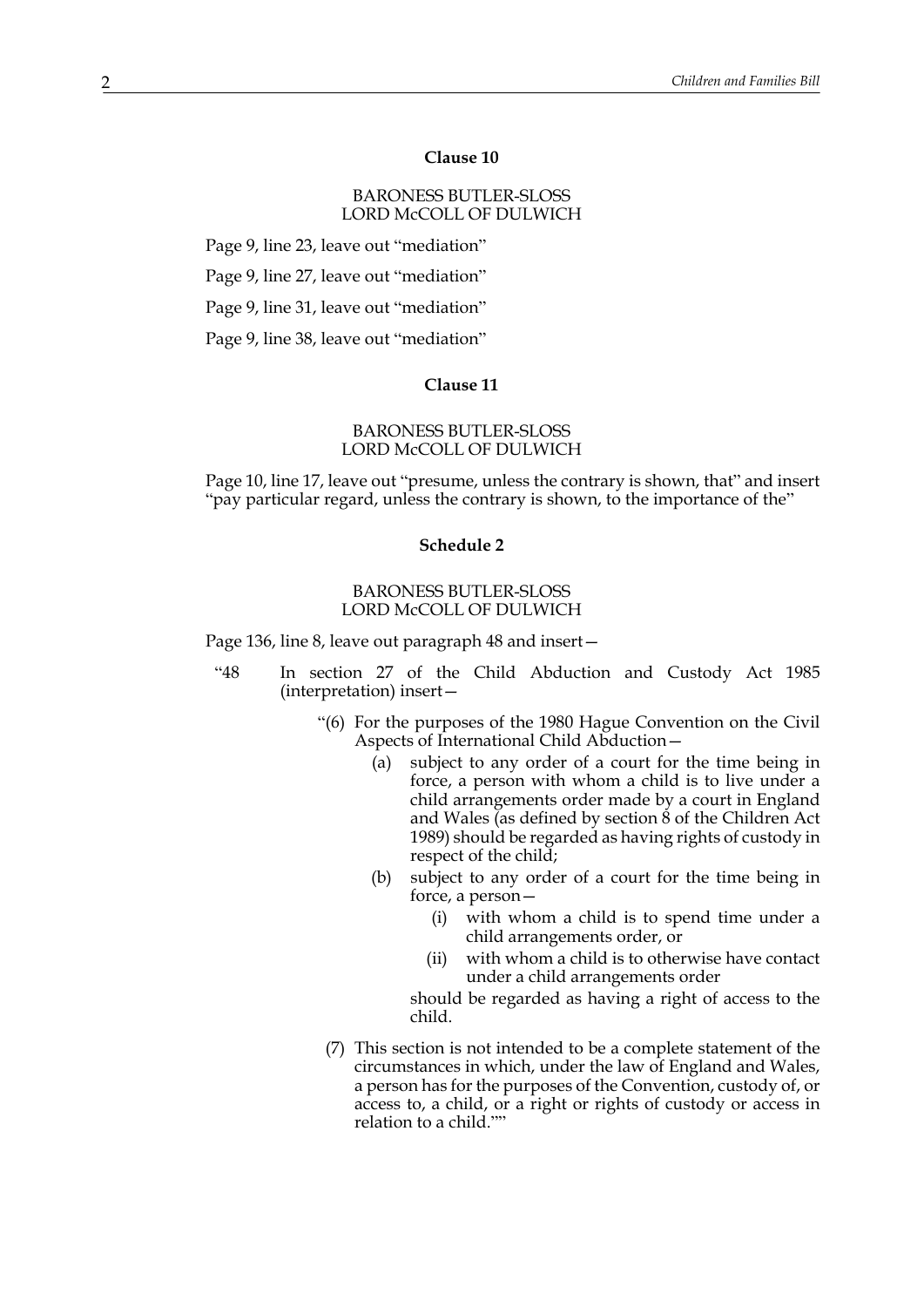## **After Clause 73**

# BARONESS HOWE OF IDLICOTE

Insert the following new Clause—

#### **"Inclusive and accessible education, health and social care provision**

- (1) In exercising a function under Part 3, a local authority and NHS bodies in England must promote and secure inclusive and accessible education, health and social care provision to support children, young people and their families.
- (2) Regulations will set out requirements on an authority and its partner NHS commissioning bodies to promote and secure inclusive and accessible education, health and social care provision in its local area, in particular through—
	- (a) the planning;
	- (b) the design;
	- (c) the commissioning or funding;
	- (d) the delivery; and
	- (e) the evaluation

of such services."